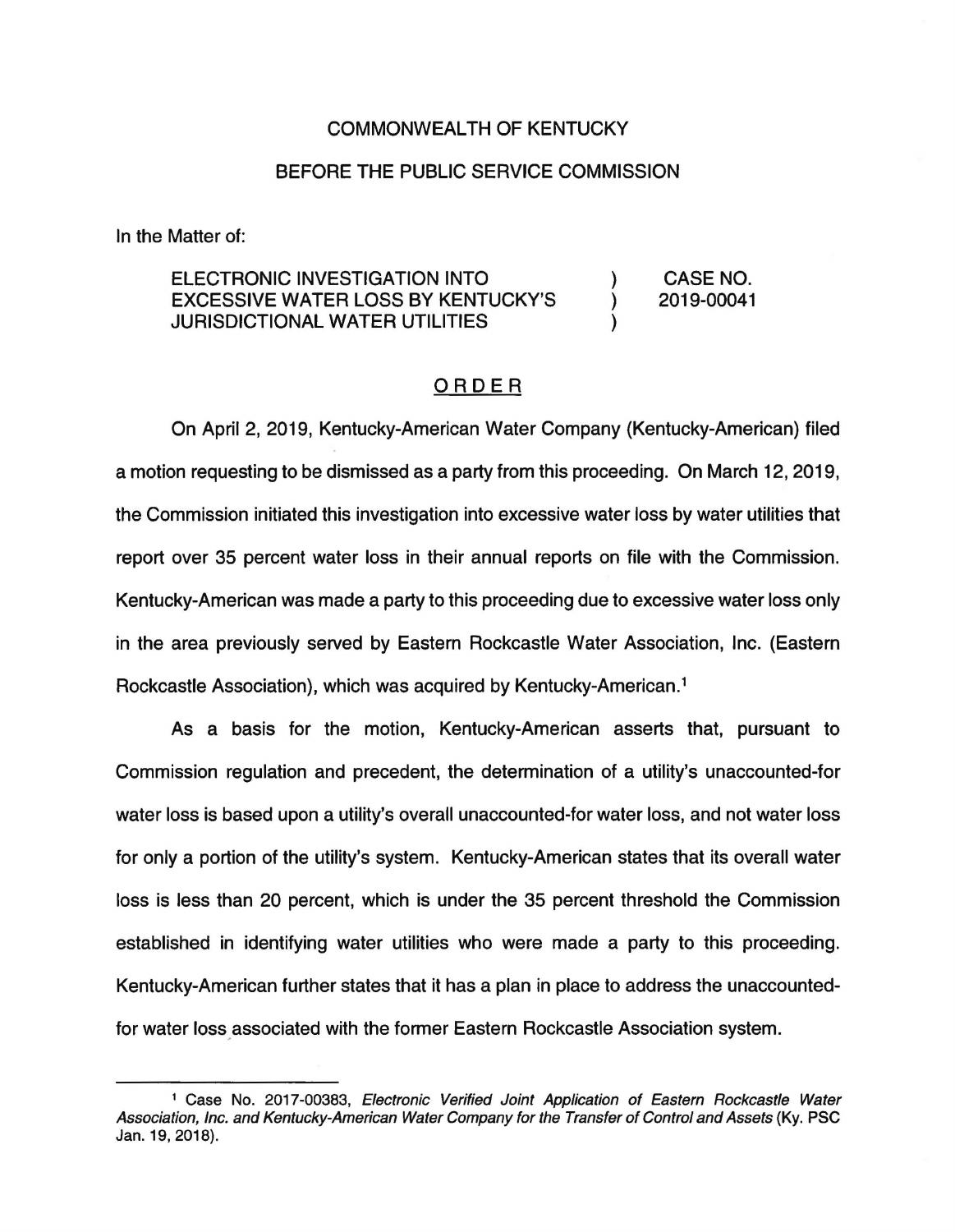Having reviewed the motion and being otherwise sufficiently advised, the Commission finds that Kentucky-American established good cause and should be dismissed as a party to this proceeding. Section 6(3) of 807 KAR 5:066, provides that, for ratemaking purposes, unaccounted-for water loss should not exceed 15 percent of the total water produced and purchased, excluding water used by a utility in its own operations. In Case 89-281 , the Commission determined that water loss in a water utility with two water systems that were physically separated should be calculated in terms of the entire system, and not the water loss for discrete sections. Consistent with regulations and Commission precedent, the determination of Kentucky-American's water loss should be based on the overall water loss of its entire water system, and not only for the Eastern Rockcastle Association. Further, the Commission established this proceeding to, among other things, determine what actions are necessary in order to decrease the percentage of water loss. Kentucky-American developed a water loss reduction plan to address water loss in the former Eastern Rockcastle Association system and initiated implementation of that plan.

IT IS THEREFORE ORDERED that:

- 1. Kentucky-American's motion to dismiss is granted.
- 2. Kentucky-American is dismissed as a party to this proceeding.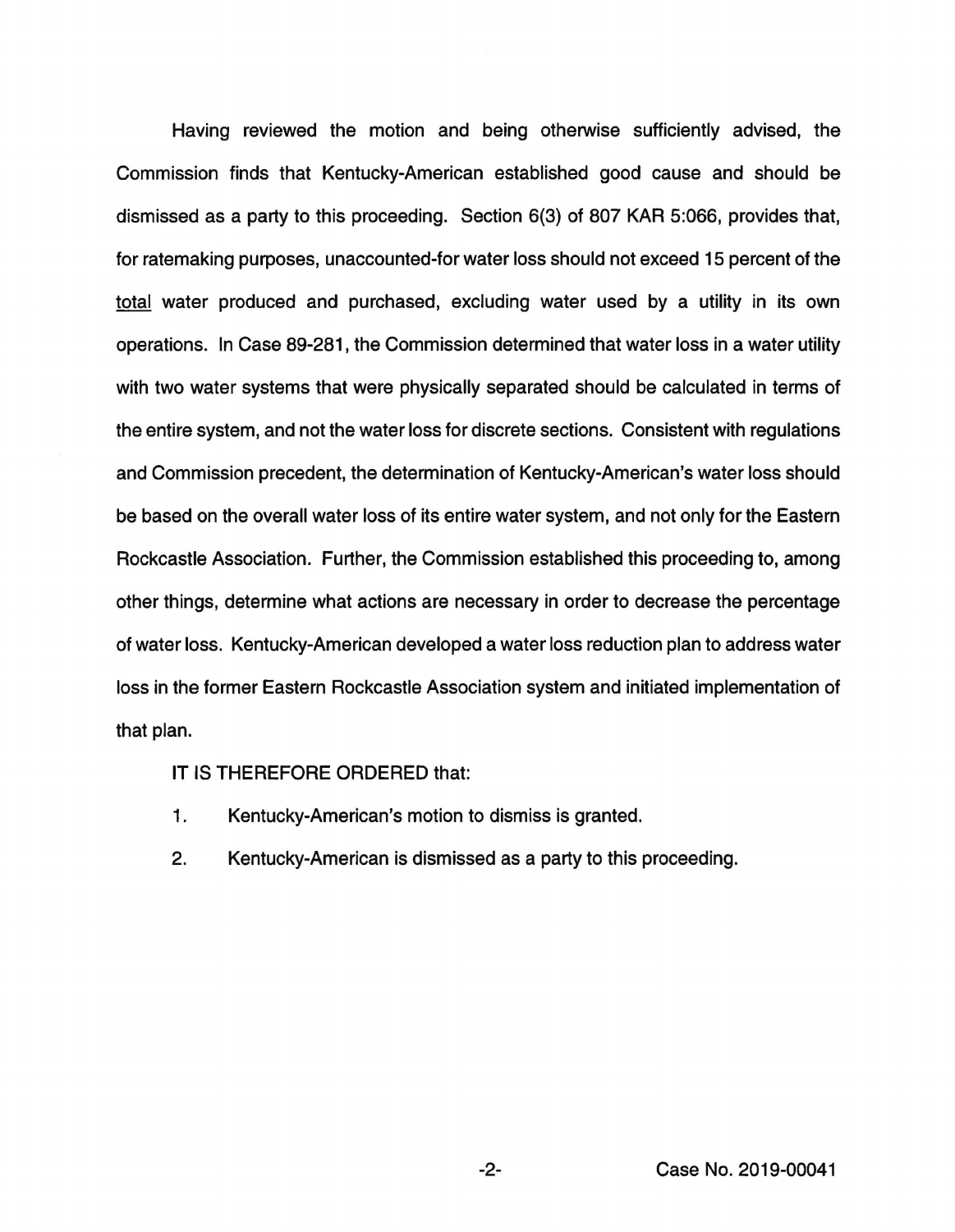By the Commission



ATTEST:

Executive Director

Case No. 2019-00041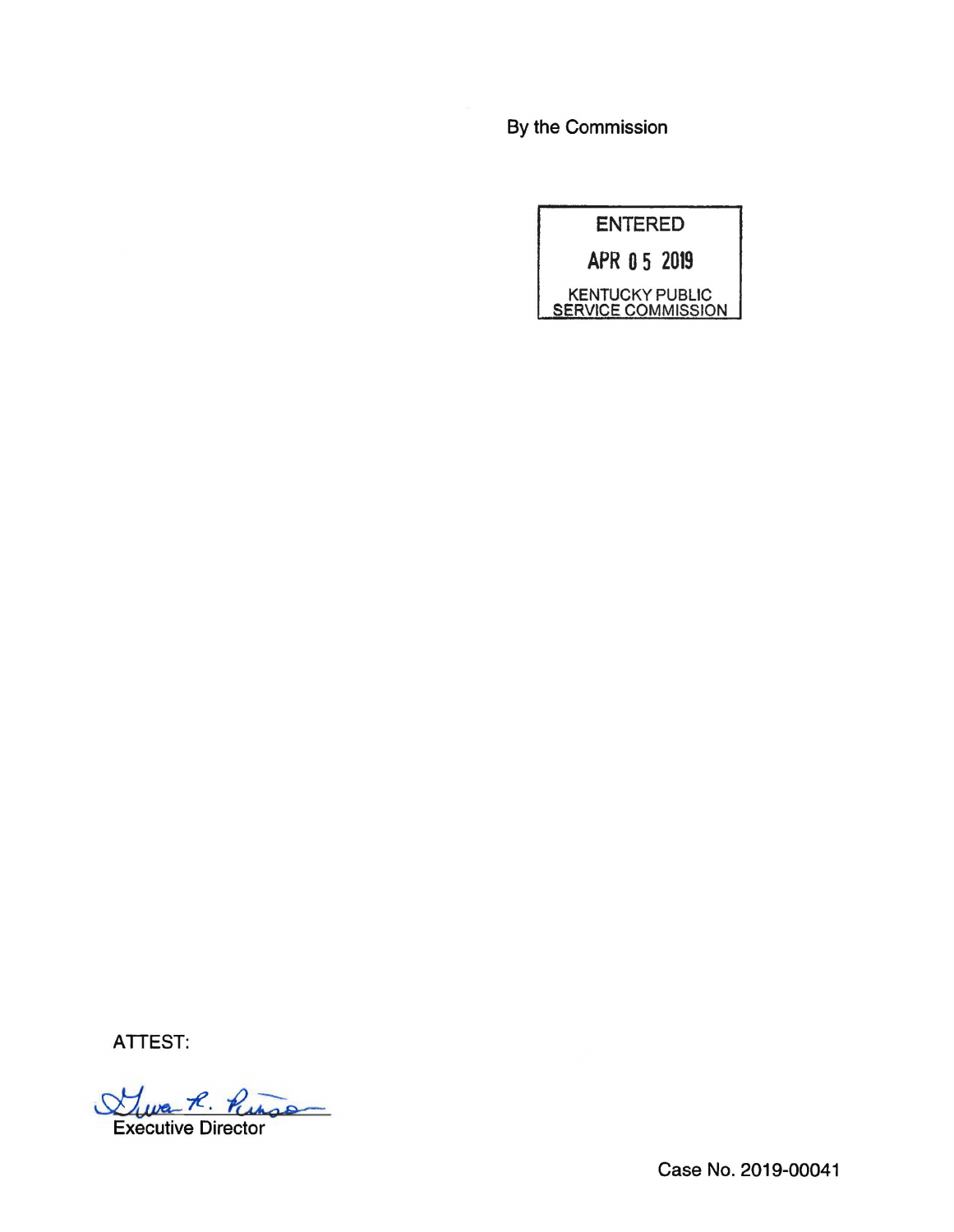\*Estill County Water District #1 Estill County Water District #1 76 Cedar Grove Road Irvine, KY 40336

\*L Allyson Honaker Goss Samford, PLLC 2365 Harrodsburg Road, Suite B325 Lexington, KENTUCKY 40504

\*Steven P. Bailey Attorney Bailey Law Office, P.S.C. 181 East Court Street Prestonsburg, KENTUCKY 41653

\*Big Sandy Water District Big Sandy Water District 18200 Kentucky Route #3 Catlettsburg, KY 41129

\*Honorable Damon R Talley Attorney at Law Stoll Keenon Ogden PLLC P.O. Box 150 Hodgenville, KENTUCKY 42748

\*David S Samford Goss Samford, PLLC 2365 Harrodsburg Road, Suite B325 Lexington, KENTUCKY 40504

\*Southern Water & Sewer District Southern Water & Sewer District 245 Kentucky Route 680 P. O. Box 610 McDowell, KY 41647

\*Honorable Earl Rogers III Attorney at Law Campbell & Rogers 154 Flemingsburg Road Morehead, KENTUCKY 40351

\*M. Evan Buckley Goss Samford, PLLC 2365 Harrodsburg Road, Suite B325 Lexington, KENTUCKY 40504

\*Kentucky-American Water Company Kentucky-American Water Company 2300 Richmond Road Lexington, KY 40502

\*Erica Stacy Stegman Campbell & Rogers 154 Flemingsburg Road Morehead, KENTUCKY 40351

\*Eastern Rockcastle Water Association Eastern Rockcastle Water Association, Inc. 9246 Main Street Livingston, KY 40445

\*Farmdale Water District Farmdale Water District 100 Highwood Drive, Route 8 Frankfort, KY 40601

\*Gerald E Wuetcher Attorney at Law STOLL KEENON OGDEN PLLC 300 West Vine Street Suite 2100 Lexington, KENTUCKY 40507-1801

\*Milburn Water District Milburn Water District 7731 State Route 80 East Arlington, KY 42021

\*Cawood Water District Cawood Water District 54 Plant Road P. O. Box 429 Cawood, KY 40815

\*West Carroll Water District West Carroll Water District 900 Clay Street P. O. Box 45 Carrollton, KY 41008

\*Hyden-Leslie County Water District Hyden-Leslie County Water District 356 Wendover Road Hyden, KY 41749

\*Katelyn L. Brown Attorney STOLL KEENON OGDEN PLLC 300 West Vine Street Suite 2100 Lexington, KENTUCKY 40507-1801

\*Mark David Goss Goss Samford, PLLC 2365 Harrodsburg Road, Suite B325 Lexington, KENTUCKY 40504

\*Morgan County Water District Morgan County Water District 1009 Hwy 172 West Liberty, KY 41472